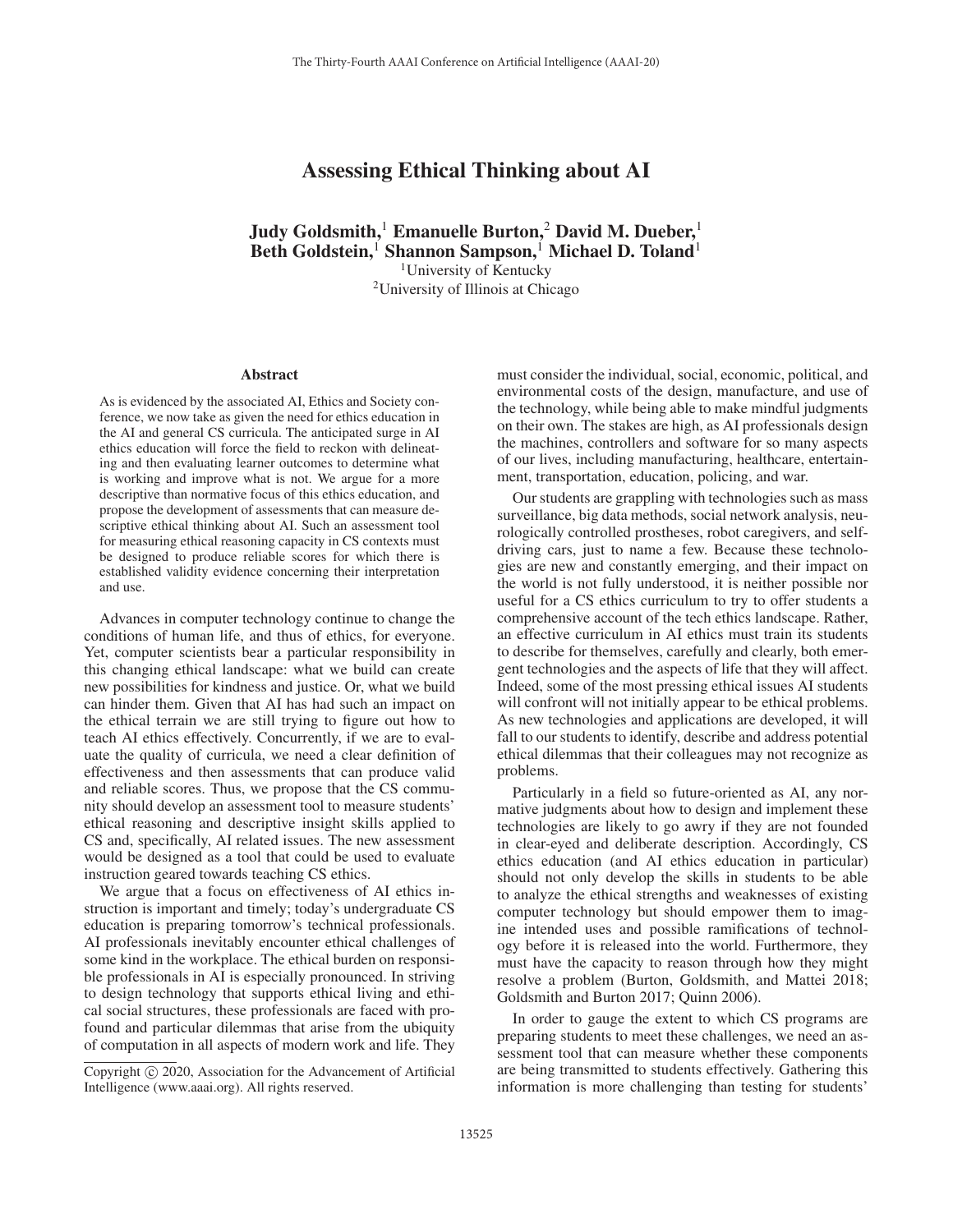knowledge of programming languages or software design. How can we know a given person's capacities for ethical reasoning? How can CS ethics instructors measure their students' sense of commitment to ethical decision-making? Developing an assessment tool that is easily usable and informative will require extended development time and interdisciplinary collaboration between AI experts who know the field of AI ethics and its student population, and testing and measurement experts who know how to develop and evaluate the quality of such assessment tools. Consequently, individual instructors are unlikely to develop such a tool unless they have training in test development and psychometrics.

Burton and Goldsmith each teach a variant of a course, Science Fiction and Computer Ethics (Goldsmith and Burton 2017; Burton, Goldsmith, and Mattei 2018). In that course, students use ethical theory both to understand the ethical quandaries portrayed and implied in the stories and to address them. Students are challenged to consider the state of technology described in the fiction, and the interactions between technology and society. They explore how these fictional portrayals elucidate their own present (and immediate future). The students work descriptively with major ethical theories and have the opportunity to develop a rich critical vocabulary for recognizing ethically fraught situations. By the end of the course, students should be able to identify potential ethical risks in a given technology or model, or in a company's and the public's use of this technology or model. They should be able to recognize potential ethical pitfalls in a given project, to articulate the costs and benefits of each potential solution, and be able to identify and critique incomplete or specious ethical justifications.

This set of correlated skills is not easy to teach, let alone to assess, and existing literature on AI ethics education focuses almost exclusively on teaching, rather than on assessment. Additionally, of the few assessments available for measuring ethical development, none sufficiently operationalize ethical reasoning skills as we suggest AI needs. Such an assessment should be driven by a thoughtfully constructed conceptual definition of "ethical reasoning skill," formed with input from faculty, students, and professionals in AI and computer ethics fields. Development of the assessment should be a collaborative effort involving experts in computer science and ethics working with those experienced with developing assessments and evaluating the reliability and validity of assessment scores using modern measurement techniques.

## The Development of Ethical Reasoning

The domain of ethical reasoning capacity can be seen as consisting of two facets or domains: ethical description and felt ethical responsibility. The relationship between these two domains is complex. It is of course possible to have a highly developed sense of responsibility but weak ethical description ability.I t is also possible to be highly capable of ethical description but feel very little ethical responsibility to help others or improve the world.

We suggest that both of these capacities should be assessed and evaluated. Our goal in suggesting that these capacities be assessed in tandem is not to simplify the complexity of human experience, but rather to identify the cul-

tivation and integration of these two capacities as a crucial goal of AI ethics education. There is also a good basis, descriptively speaking, for understanding them to be deeply related. While the ability to describe ethical issues is not coextensive with feelings of ethical responsibility, it has been argued as far back as Plato (Plato 2006) that true, genuine understanding of what is good necessarily involves the ability, or at least the desire, to be good. While we do not purport to offer definitive answers to this age-old philosophical debate, we concur that ethical understanding is not purely informational. Because ethics is concerned with what ought to be, as well as what is, a thorough ethical reasoning assessment needs to take account of the way in which the student's ability to perform ethical description is connected to their sense of ethical responsibility.

#### Existing Ethics Assessments

There do exist some assessment tools for ethics education. However, they are framed by assumptions about the nature of ethics and ethical decision-making that are not aligned to the outcomes we propose are important to CS ethics.

In this section, we present the most commonly used assessments, discuss what they are designed to measure, and explain why the existing assessments fall short of capturing the critical outcomes of ethics education. We then describe the possibilities for an assessment better targeted to the ethical quandaries a CS professional is likely to encounter, recognizing that the ethical dilemmas of the future are not easily captured in present-focused scenarios. The unique need in CS ethics to develop present ethical thinking in preparation for an unknown technological future makes field-specific ethics assessment particularly important.

The Defining Issues Test (DIT) and DIT-2 have traditionally been used to measure short-term ethical development in NSF-funded projects, but these measures have been criticized as being too general in focus to be used in specific settings (Titus et al. 2011; Woodward 2007). The DIT-2 is based specifically on Kohlberg's theory of ethical development (Rest et al. 1999a; Thoma and Dong 2014; Zhu et al. 2014), which is framed in deontology, one ethical paradigm among others. Any ethical metric that is wedded to a particular system will fail to acknowledge the legitimacy and necessity of multiple approaches. However, Kohlberg's theory of ethical development has been specifically critiqued for privileging one single model of ethics over other legitimate models (Flanagan 2009). Furthermore, (Zhu et al. 2014) acknowledge that Kohlbergian-based assessments may not account for the different kinds of ethical reasoning required by engineers in their design processes. A number of assessments based on the DIT-2 have been developed specific to a particular domain: two examples within the field of engineering are the *Engineering Ethical Reasoning Instrument (EERI)* (Zhu et al. 2014) and the *Engineering and Science Issues Test (ESIT)* (Borenstein et al. 2010). In keeping with the DIT's Kohlbergian foundations, these assessments are designed to measure moral judgment (Bebeau 2002) in deontological terms, and as such are not equipped to recognize or assess other modes of ethical engagement. This approach is, at best, incomplete; some go further, and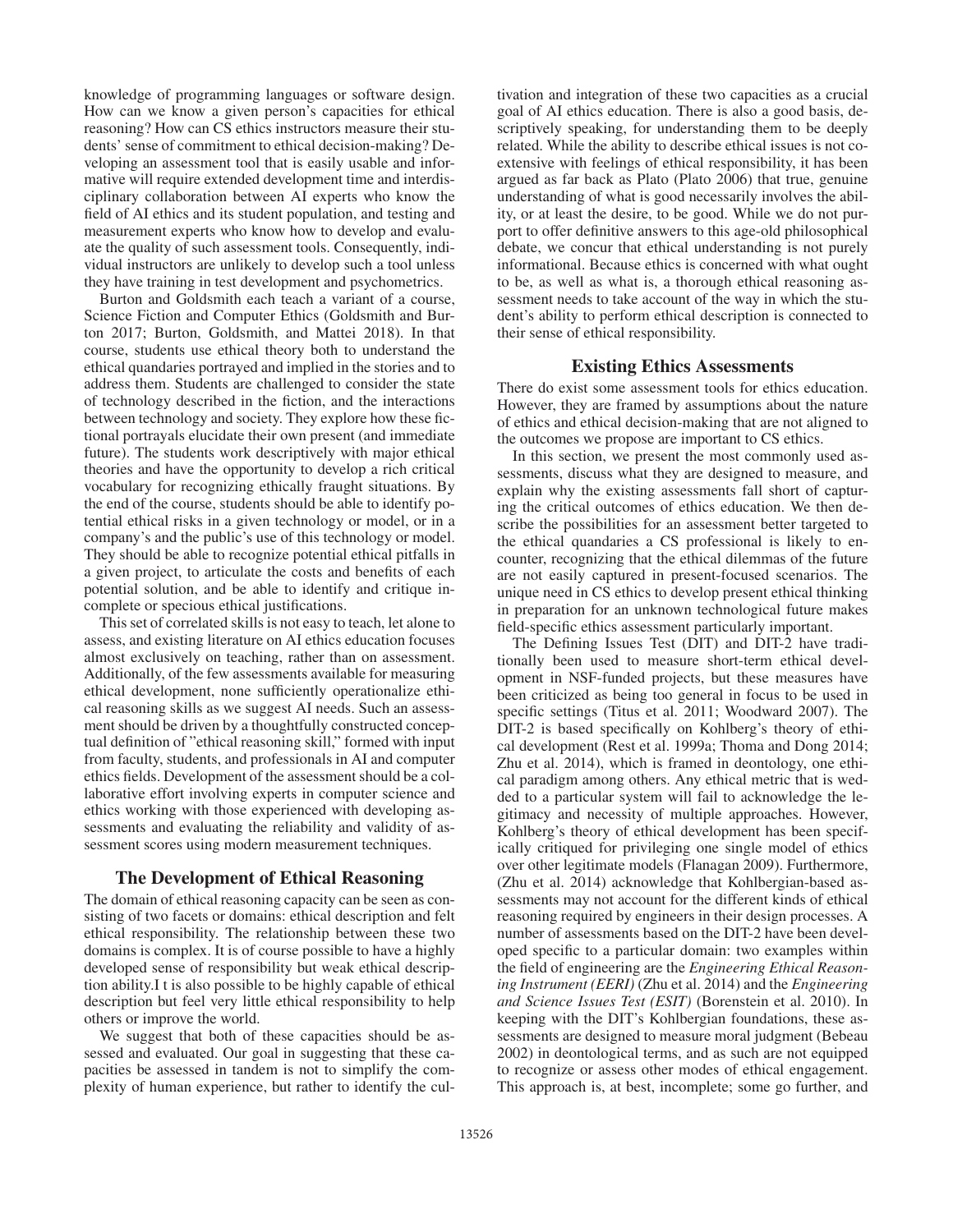argue that the primary benefit of ethics education is that it emphasizes less moral judgment and more ethical sensitivity, the ability to recognize relevant ethical issues emerging from a situation (Drake et al. 2005). Furthermore, as with the DIT-2, the EERI and ESIT items consist of ranking the relevance of specified ethical issues within the presented scenario. Since the items only assess recognition and offer no open or constructed response element, they cannot fully measure competence in ethical reasoning, which we have argued is essential. The Test for Ethical Sensitivity in Science and Engineering (TESSE) is designed to measure ethical sensitivity (Borenstein et al. 2008), but development of this test was never completed, and it is unpublished. Furthermore, the example scenario provided by Borenstein et al. (Borenstein et al. 2008) concerns professional ethics rather than ethical considerations related to impact on society. For these reasons, the TESSE is not appropriate for our purposes, nor for the purposes of the emerging needs of ethics education. Thus, while assessments for measuring ethical development exist, they are typically narrowly framed by one ethical theory (Zhu et al. 2014). Or, existing assessments focus on only one of many aspects of ethical conduct, arguably a different goal than that of most CS ethics' education courses (Borenstein et al. 2008) and different than our proposed objective to assess ethical reasoning capacity. Indeed, developers of existing assessments call for revision, refinement, and further validation (Rest et al. 1999b; Rest and Narvaez 1998; Rest et al. 1999a; Borenstein et al. 2008).

## Why a New Assessment Is Useful

Beyond educational uses, we argue that the development of a more AI-focused ethical-thinking assessment tool has broad implications as a tool to assess ethical reasoning capacity for AI students entering the workforce. The putative assessment can provide a measure of graduate preparedness to navigate our technological future and attend to societal benefits of emerging technologies with respect to ethical implications. In his Ninety-five Theses for Reforming Program Evaluation, (Cronbach and others 1983) Cronbach writes "Whatever the evaluator decides to measure tends to become a primary goal of program operator", but only if the evaluator is in a position of power to influence resources for the operators. Because our blue sky proposal is to design an assessment with end uses including student, curricular, and program evaluation, we recognize the assessment has implications for AI ethics instruction, and all of CS ethics instruction. In fact, the influence of assessment on instruction can motivate us to explore a new way of assessing CS ethics, as existing assessment tools are not well aligned to a nuanced and substantive definition of ethical reasoning capacity.

#### **Conclusion**

The push toward teaching AI ethics comes out of a profound understanding that ethical design and analysis of AI is necessary for global social welfare (see, for instance, the ongoing controversies around political manipulation, the weakening trust in online banking, or any of the many hot-button

AI-related topics in our news cycles) and perhaps survival (see the near-constant references to the Terminator movies in the popular press). If ethical design and analysis of computer technology is indeed necessary for global social welfare, we posit it is also important to know if students are graduating with an ethical description and reasoning capacity that prepares them to navigate an ever-changing technological future. A carefully designed assessment will allow academic programs and faculty to explore student progress toward this outcome. Further, such an assessment will allow researchers to study the efficacy of different approaches to teaching computer ethics.

Although most of us at AAAI do not have the educational and psychometric backgrounds needed to design effective ethical-thinking assessment tools, we do have the expertise in AI, and a growing awareness of the necessity of ethical thinking about AI. This paper is, therefore, a plea for the teaching of open-ended, description-oriented AI ethics, and a plea for cooperation in the development of assessment tools to measure the effectiveness of our teaching of ethical teaching of AI.

#### References

Bebeau, M. J. 2002. The defining issues test and the four component model: Contributions to professional education. *Journal of moral education* 31(3):271–295.

Borenstein, J.; Drake, M.; Kirkman, R.; and Swann, J. 2008. The test of ethical sensitivity in science and engineering (TESSE): a discipline-specific assessment tool for awareness of ethical issues. In *Annual ASEE Conference, American Society for Engineering Education, Pittsburgh, PA*.

Borenstein, J.; Drake, M. J.; Kirkman, R.; and Swann, J. L. 2010. The engineering and science issues test (esit): A discipline-specific approach to assessing moral judgment. *Science and Engineering Ethics* 16(2):387–407.

Burton, E.; Goldsmith, J.; and Mattei, N. 2018. How to teach computer ethics through science fiction. *Communications of the ACM* 61(8):54–64.

Cronbach, L. J., et al. 1983. Ninety-five theses for reforming program evaluation. In *Evaluation Models*. Springer. 405– 412.

Drake, M. J.; Griffin, P. M.; Kirkman, R.; and Swann, J. L. 2005. Engineering ethical curricula: Assessment and comparison of two approaches. *Journal of Engineering Education* 94(2):223.

Flanagan, O. J. 2009. *Varieties of moral personality: Ethics and psychological realism*. Harvard University Press.

Goldsmith, J., and Burton, E. 2017. Why teaching ethics to AI practitioners is important. In *Proc. AAAI*.

Plato, trans. Beresford, A. 2006. *Protagoras*. Penguin Classics.

Quinn, M. J. 2006. On teaching computer ethics within a computer science department. *Science and Engineering Ethics* 12(2):335–343.

Rest, J., and Narvaez, D. 1998. Guide for DIT-2. *Center for*